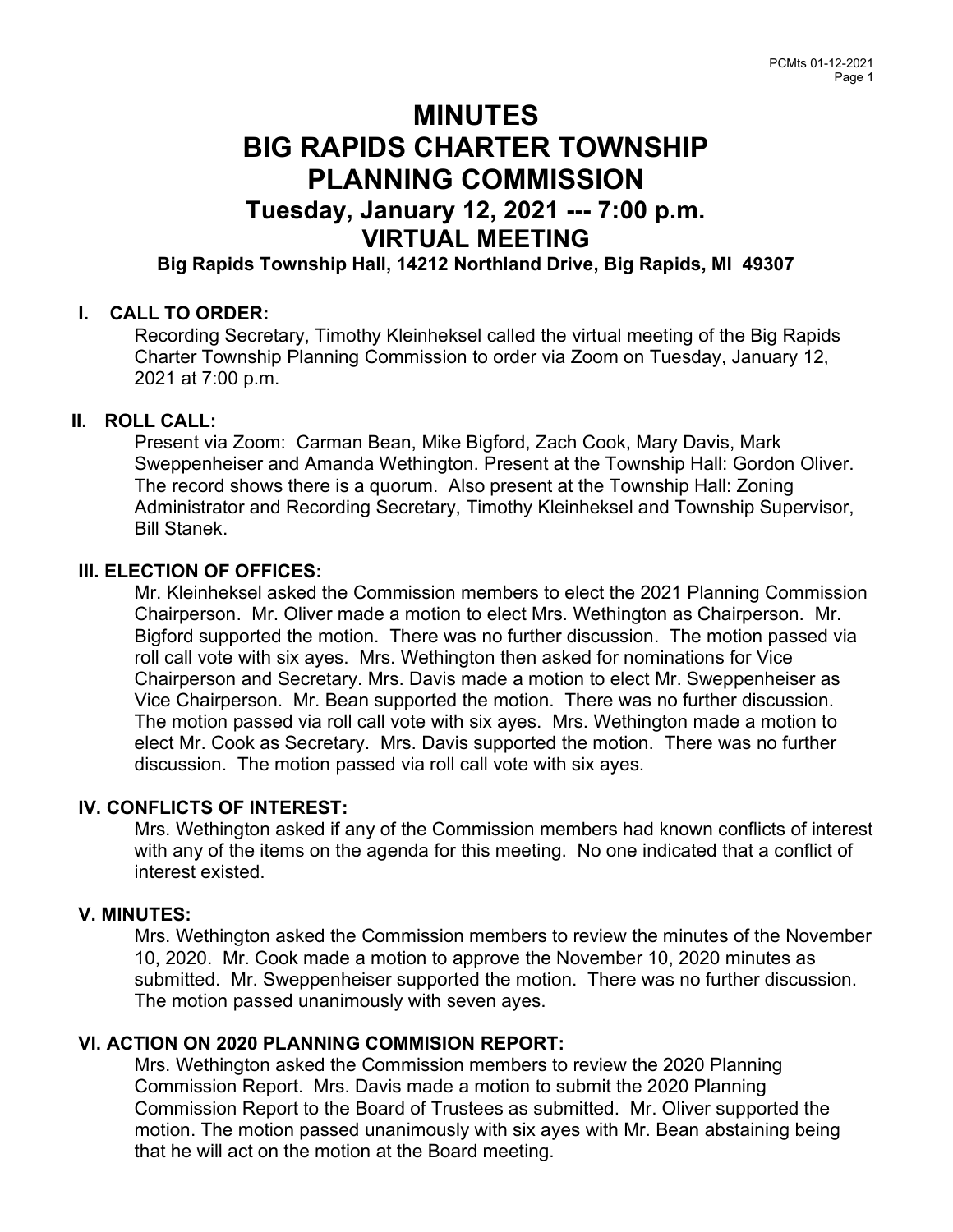#### VII. SET MEETING DATES FOR 2021:

Mrs. Wethington asked the Commission members to review the meeting date schedule for 2021. Mr. Oliver made a motion to accept the Planning Commission meeting schedule for 2021 as submitted. Mr. Cook supported the motion. There was no further discussion. The motion passed unanimously with seven ayes.

#### VIII. NEW BUSINESS:

#### BULLDOG STORAGE SITE PLAN REVIEW

Mr. Mark Baker of Big Value Center presented an application for a Commercial Site Plan Review for Bulldog Self Storage at 14315 Northland Drive, Big Rapids, MI. Mr. Baker is proposing to open a self-storage business in the Northern section of the building stating that the storage units in Phase One will be located in an indoor climate-controlled space with individual storage units separated by walls with burglar bars on the top. There will be electronic access to the facility via a portal at the entrance. Mr. Baker said a lot of time was spent designing and laying out of the facility and he is excited to get the project started. Mr. Bigford stated that because he is currently in Florida, he was not able to see the site plan prints that were submitted. Mr. Baker made the prints available for the members to view on the Zoom screen. Mr. Baker pointed out that this area was the former K-Mart garden center area and the plan is to erect a canopy at the entrance for customers to drive under for convenience of entry and for inclement weather protection. Mr. Bigford inquired as to the size of the storage units. Mr. Baker stated the units vary in size with the most common being 10'x10', 10'x15', 5'x10' and 10'x20'. Phase Two of the project is the next space South of Phase One and will be for larger storage units with access from the loading docks at the West end of the facility. Mr. Bean asked why the Planning Commission needs to be involved in the permitting of this facility. Mr. Stanek stated that the facility was never approved for storage in the past. After discussion, Mr. Bigford made a motion to approve the Commercial Site Plan for Phase One and Phase Two as submitted to allow for changing the designated use from retail to use for public access storage units. Mr. Bean supported the motion. The motion carried unanimously with seven ayes via roll call vote.

## SOLAR ENERGY SYSTEMS ORDINANCE

Mr. Kleinheksel presented an outline of the proposed addition of a Solar Energy Systems Ordinance. Discussion followed. Mr. Kleinheksel will be compiling the verbiage for the new ordinance and will present the same at the next regular meeting. There was no action required at this time.

#### IX. PUBLIC COMMENT:

There was no public comment.

## X. ADJOURNMENT:

Hearing no further business for the Planning Commission, Mrs. Wethington adjourned the meeting at 7:57 p.m.

Motion to approve the Planning Commission minutes of January 12, 2021 by: Mr. Bean. Seconded by: Mr. Oliver. Motion carried with five ayes.